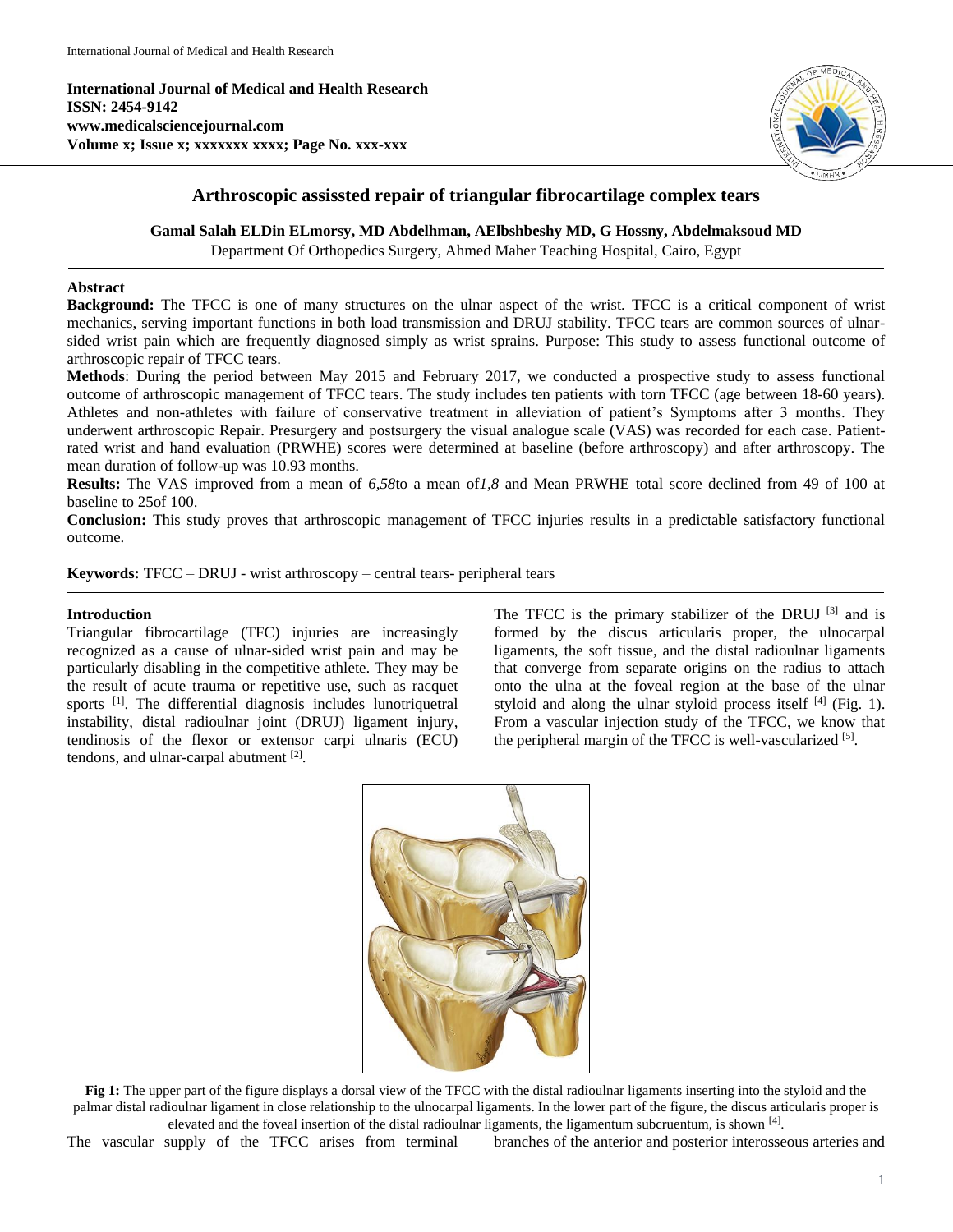has direct implications on the healing potential of TFCC injuries [6]. The central and radial portions of the complex are a vascular and are considered the debridement zone  $[6, 7]$ .

Both the palmar and dorsal portions of the peripheral margin of the TFC, as well as the radioulnar ligaments, are well vascularized and are considered the repair zone  $[6, 7]$ .

Injury of the TFCC was cited as the most common cause of ulnar-sided wrist pain  $[8, 9]$ . A systematic review reported a prevalence of TFCC abnormalities in symptomatic wrists ranging from 39% to 70% in patients between 50 and 69 years  $old$ <sup>[10]</sup>.

Another study showed that up to 78% of distal radius fractures had associated TFCC injuries detected by arthroscopy in patients 20 to 60 years old  $[11]$ . The mechanism of injury commonly involves abrupt forceful rotation, or loading and distraction injury to the ulnar wrist and forearm [11]. Loading of the wrist in extreme extension and pronation or supination was the most common mechanism reported in a series and was verified in 2 cadavers by Coleman in 1960<sup>[12]</sup>.

This frequently occurs in a fall on the outstretched upper extremity, Moritomo and colleague [13] in 2010 also noted that wrist hyperextension with forearm rotation was the most common injury mechanism. They further correlated the surgical findings of TFCC tear with mechanism of injury and suggested that forced wrist extension resulted in excessive traction of the ulnocapitate ligament, which in turn avulses the deep palmar radioulnar ligament from its foveal insertion. The second mechanism of injury was forceful rotation, in which hyperpronation was suggested to result in first an injury of the superficial dorsal radioulnar ligament and then the foveal insertion. Degenerative tears, which commonly result in attrition and perforation of the TFCC, were suggested to be caused by chronic repetitive loading of the wrist  $[12]$ , particularly in ulnar deviation and pronation.

Palmer categorized TFCC injuries as either traumatic (Palmer 1) or atraumatic (Palmer 2)  $[6, 12]$ . Traumatic injuries result from torsional disruption of the DRUJ ligaments, which causes instability between the distal radius and the fixed axis of the ulna. Traumatic injuries are usually treated with immobilization or surgical repair of the avulsed TFCC to prevent instability. Both open and arthroscopic repairs have been performed.

Atraumatic injuries result from ulnar impaction against the carpus. This impaction causes wear and perforation of the TFCC, with subsequent impaction against the lunate and the lunotriquetral ligament [6].

Chronic radial or ulnar-sided detachment of the TFCC can result in symptomatic instability, pain on palpation of the DRUJ, and pain with forearm rotation. If conservative therapy such as immobilization and antiinflammatories fails, surgical treatment should address both the DRUJ arthritis and the wrist instability<sup>[6]</sup>.

Traumatic and atraumatic injuries have been subdivided further into subtypes (Table 1). Traumatic lesions are classified into subtypes A through D based on the precise location of the lesion. Palmer 1A tears involve the central disk. Palmer 1B lesions involve an ulnar-sided avulsion with or without concomitant injury of the ulnar styloid. Palmer 1C lesions are distal avulsions, and Palmer 1D lesions are radialsided lesions with or without injury to the radius  $[6, 12]$ .

In contradistinction, the subtypes of the atraumatic lesions represent a continuum of injury and arthritic degeneration. Palmer 2A lesions are superficial degenerative lesions. Palmer 2B lesions have a TFCC tear with associated lunate or ulnar chondromalacia, whereas Palmer 2C lesions have disk perforation and associated lunate or ulnar chondromalacia. Palmer 2D and Palmer 2E lesions progress to lunotriquetral instability and ulnocarpal arthrosis, respectively [6, 12].

**Table 1:** Palmer Classification of Acute and Degenerative Triangular Fibrocartilage Complex Injuries<sup>[12]</sup>.

| Palmer type 1 (traumatic)                            |
|------------------------------------------------------|
| A. Tear of the central disk                          |
| B. Ulnar-sided tear $\pm$ ulnar styloid injury       |
| C. Distal avulsion                                   |
| D. Radial-sided tear $\pm$ bony injury to the radius |
| Palmer type 2 (degenerative)                         |
| A. Superficial degeneration                          |
| B. 2A + lunate or ulnar chondromalacia               |
| C. Perforation of the TFCC disk + lunate or ulnar    |
| chondromalacia                                       |
| $D. 2C +$ lunotriquetral instability                 |
| $F. 2D +$ ulnocarpal arthrosis                       |

A clinical suspicion of TFCC foveal tear is based on the traumatic history of the involved wrist, positive ulnar fovea sign, and DRUJ laxity found in the DRUJ ballottement test. Routine radiograph examination is used to evaluate the ulnar variance, arthritis status of the ulnocarpal joint and DRUJ, and the possibly associated ulnar styloid fracture or nonunion. This clinical suspicion of TFCC foveal tear could also be illustrated by magnetic resonance imaging [14].

Wrist arthroscopy is the gold standard in the diagnosis and treatment of TFCC injuries. Arthroscopic suturing is the preferred method of treatment for ulnar-sided tears, whereas debridement is recommended for central and radial tears [15].

# **Patients and Methods**

This study to assess functional outcome of arthroscopic repair of TFCC tears.The study includes ten patients diagnosed with torn TFCC who underwent arthroscopic repairt in Ahmed Maher Teaching Hospital during the period between May 2015 and February 2017.

Our study include ten patients with ulnar-sided wrist pain. In all patients, the wrist pain limited their capacity for work and activities of daily living. Local wrist tenderness was located on the ulnar aspect of the wrist and was exacerbated by the ulnar grinding test or pronation and supination of the forearm. All patients had failure of nonoperative treatment, which included rest and immobilization, nonsteroidal antiinflammatory drugs (NSAIDs) and physical therapy. All patients underwent preoperative magnetic resonance imaging (MRI) evaluation. Complete medical history and clinical examination has been done.

The inclusion criteria for the study included (1) Age: 18-60 years. (2) Athletes and non-athletes. (3)Failure of conservative treatment in alleviation of patient's Symptoms after 3 months. The exclusion criteria for the study included (1) Skeletally immature patients. (2) Elderly patients (**<sup>&</sup>lt;** 60 years old). (3)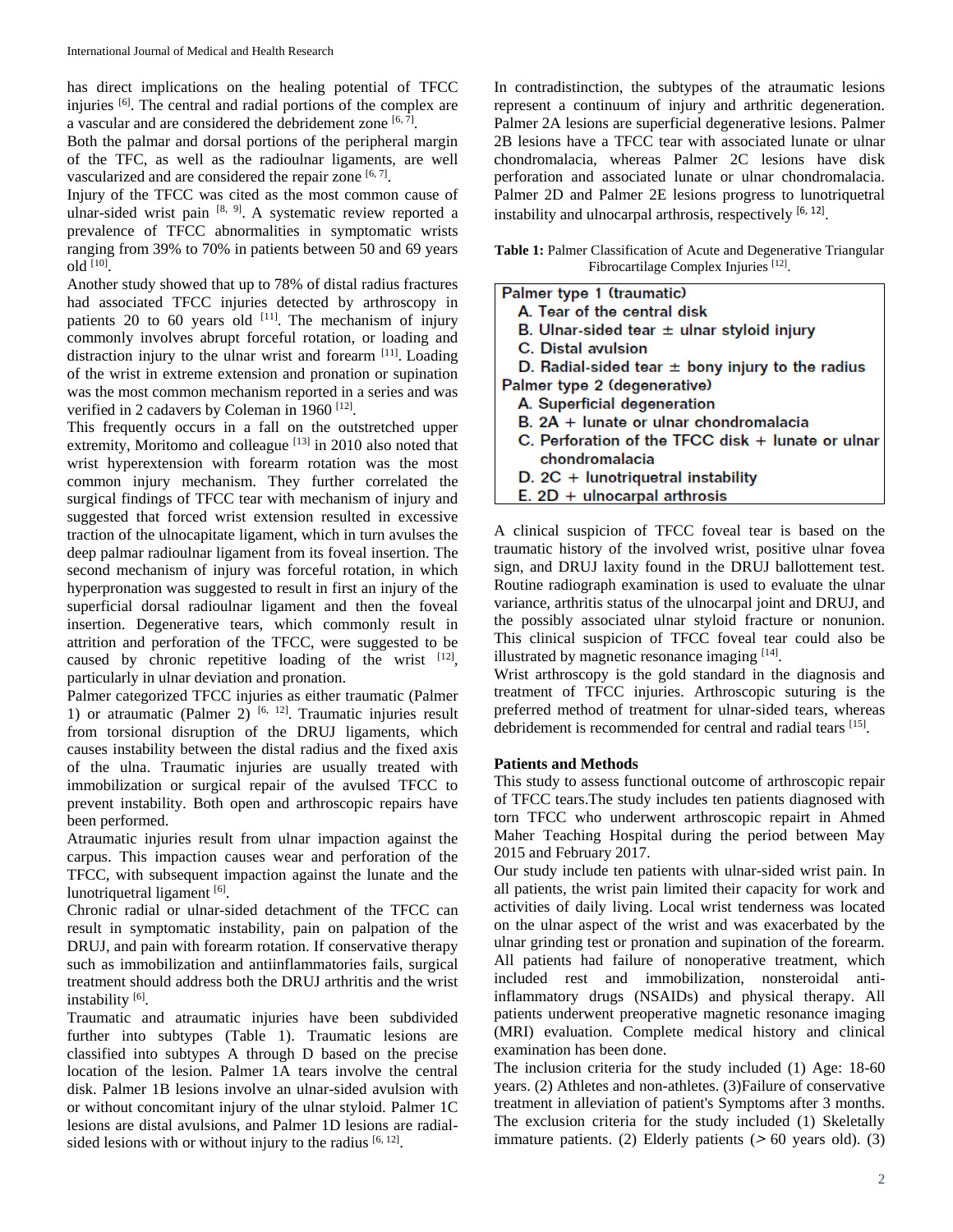Wrist deformities. (4) DRUJ arthritis.

Functional evaluation based on the visual analogue score and The Patient-rated Wrist Evaluation (PRWE) pre and post surgery has been done.

The visual analogue scale (VAS) is a simple and frequently used method for the assessment of variations in intensity of pain. In clinical practice the percentage of pain relief, assessed by VAS, is often considered as a measure of the efficacy of treatment.

The pain VAS is a continuous scale comprised of a horizontal (HVAS) or vertical (VVAS) line, usually 10 centimeters (100 mm) in length, anchored by 2 verbal descriptors, one for each symptom extreme. Instructions, time period for reporting, and verbal descriptor anchors have varied widely in the literature depending on intended use of the scale. For pain intensity, the scale is most commonly anchored by "no pain" (score of 0) and "pain as bad as it could be" or "worst imaginable pain" (score of 100 [100-mm scale]).

Based on the distribution of pain VAS scores in postsurgical patients who described their postoperative pain intensity as none, mild, moderate, or severe, the following cut points on the pain VAS have been recommended: no pain (0–4 mm), mild pain (5–44 mm), moderate pain (45–74 mm), and severe pain (75– 100 mm).

The Patient-rated wrist/hand Evaluation (PRWHE) was developed to assess pain in the wrist joint and functional difficulties in activities of daily living resulting from injuries affecting wrist joint area.

The PRWHE is a self-report measure sensitive to change in varying patient's groups. The questionnaire has been shown to have good validity and reliability. The tool enables participants to rate pain and disability individually on a score out of 50. The two scores for pain and disability are combined giving a total possible score of 100, where 100 represents maximal pain and disability. A score of 0 of 100 indicates no pain or disability. For the purpose of this study, scores of 1to 29 of 100 represented "low" levels of pain and disability. Scores of 71to100 represented ''severe'' pain and disability.

## **Surgical Technique**

A standard approach for wrist arthroscopy had been used in each patient. The surgical routine include genreral or regional anaesthesia, using tourniquet, 4.5 to 5.5 kg of wrist distraction, Joint expansion by saline injection before trocar placement.

Portals: For the procedure of arthroscopic repair of TFCC injury, the operative approach is to place the scope in the dorsal 3-4(dorsal compartment) portal. The 4-5(dorsal compartment) portal is used primarily for instrumentation such as probes, basket punches, grabbers and shavers. It is also very useful for enhanced visualization of the TFCC complex and to provide an alternative view of the radiocarpal joint. With the triangulation probe, the location and extent of the TFCC tear can be determined. Arthroscopic outside-in repair was done for TFCC injury

## **Postoperative care**

Postoperatively, The operated wrist was placed in a long-arm splint with the forearm in neutral rotation and the wrist in neutral flexion and mild ulnar deviation Until suture removal. Then splint intermittently and begin a therapy program stressing ROM initially, followed by a graduated strengthening program.

## **Results**

Ten patients were enrolled in the study (6males and 4females) and followed up mainly to control these results. The shortest follow-up period was 3 months and the longest was 18 months with a mean of 10.93 months.

### **Visual Analogue Scale (VAS)**

In patients to whom TFCC repair was done, VAS improved from a mean of *6,58*to a mean of*1,8*.

**Table 2:** VAS analysis

| <b>Procedure</b>      | Pre-operative<br><b>VAS</b> | Post-operative<br><b>VAS</b> | Р.<br>value |
|-----------------------|-----------------------------|------------------------------|-------------|
| Repair                |                             |                              |             |
| Number                | 10                          | 10                           |             |
| Mean                  | 6,85                        | 1,8                          |             |
| <b>Std. Deviation</b> | 0.83                        | 1.13                         | $*0.001$    |
| Median                |                             | 2                            |             |
| Minimum               | 6                           |                              |             |
| Maximum               | o                           |                              |             |





| ונזו |
|------|
|------|

| Procedure | <b>Pre-operative VAS</b> | <b>Post-operative VAS</b> |
|-----------|--------------------------|---------------------------|
| VAS       |                          |                           |

### **The Patient-rated wrist/hand Evaluation (PRWHE)**

In patients to whom TFCC repair was done, PRWHE improved from a mean of 49.18 to a mean of 25.0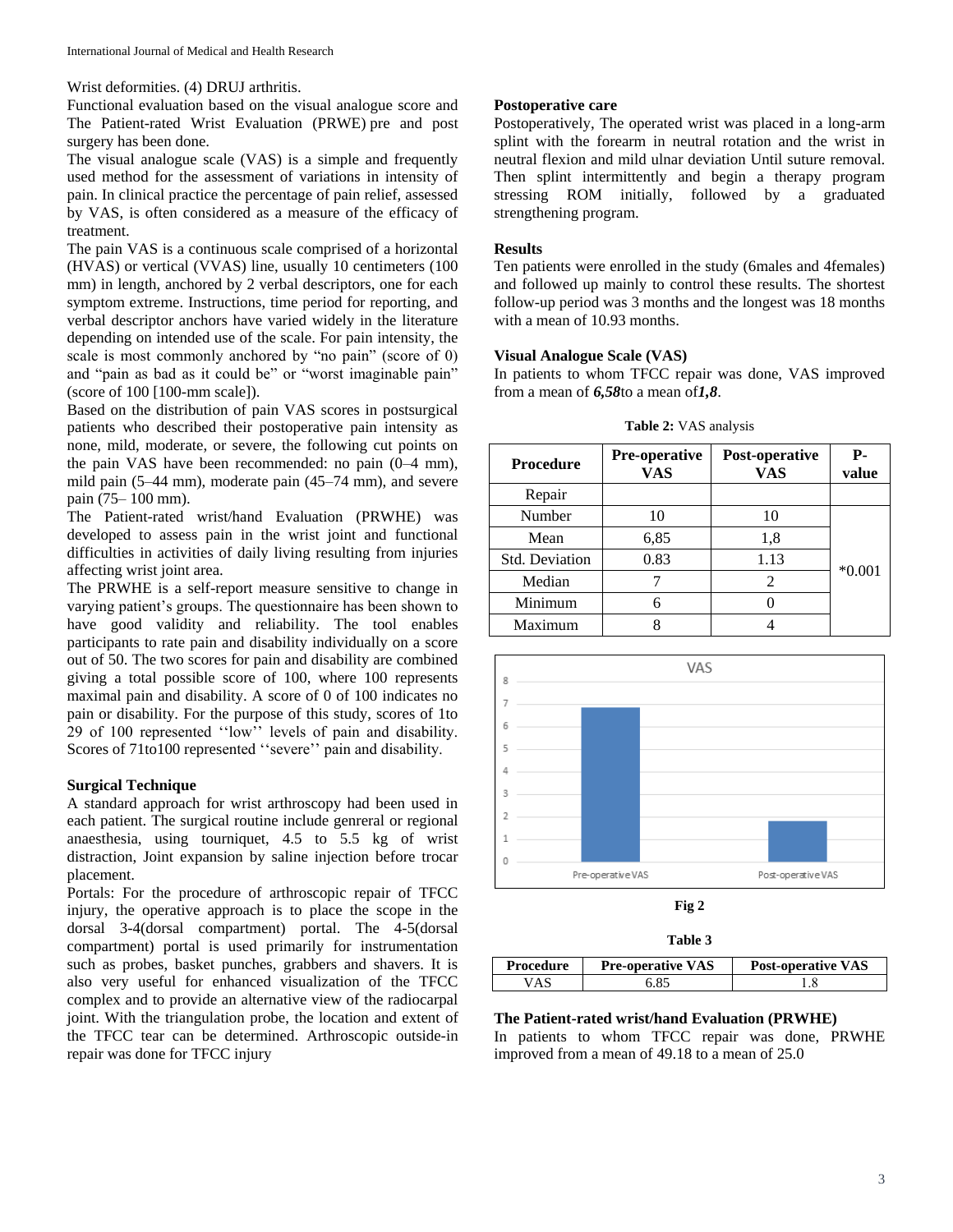| <b>Procedure</b> | <b>Pre-operative PRWHE</b><br><b>Post-operative PRWHE</b> |      | P-value  |
|------------------|-----------------------------------------------------------|------|----------|
| Repair           |                                                           |      |          |
| Number           | 10                                                        | 10   |          |
| Mean             | 49.18                                                     | 25.0 |          |
| Std. Deviation   | 18.8                                                      | 20.5 |          |
| Median           | 49                                                        | 25   | $*0.001$ |
| Minimum          | 27                                                        | 45   |          |
| Maximum          | 78                                                        | 10   |          |

|  |  |  | Table 4: PRWHE analysis |  |  |
|--|--|--|-------------------------|--|--|
|--|--|--|-------------------------|--|--|

## **Table 5**

**Procedure Pre-operative PRWHE Post-operative PRWHE** PRWHE 49.18 25





#### **Complications**

One patient developed paraesthesia in the distribution of the dorsal sensory ulnar nerve that resolved by 3 months after surgery. One patients developed stitch irritation and stitches were removed in another setting.

#### **Discussion**

Despite the importance of the preoperative workup, wrist arthroscopy remains the gold standard for diagnosis, with its ability to differentiate between chronic tears that may benefit most from debridement or joint leveling versus acute tears amenable to repair. When combined with the differing strategies for peripheral tears depending on whether or not there is DRUJ instability, patients must be made aware of the different treatments that may be rendered based on the intraoperatively findings at arthroscopy<sup>[16]</sup>.

Repair of peripheral tears, whether open or arthroscopic, has demonstrated excellent outcomes, with improvement in pain, grip strength and function [7, 17, 18, 19] .

Arthroscopic treatment has been gaining favor, owing to the ability to easily address other intra-articular pathology, improved visualization of the tear and results suggesting improved range of motion and grip strength over open techniques  $[20, 6]$ .

Iwasaki and Minami reported an arthroscopic technique of reattachment of the avulsed TFCC to the ulnar fovea by creating a 2.9-mm osseous tunnel from the ulnar neck to the fovea to pass the sutures. They showed that the creation of an

osseous tunnel can enhance bleeding from cancellous bone and provide progressive adhesion of the avulsed TFCC to the ulnar insertion  $[21, 22]$ . However, their technique requires a relatively large osseous tunnel in the small ulnar head. Nakamura *et al.* <sup>[23]</sup> and Shinohara *et al.* <sup>[24]</sup> reported their arthroscopically assisted transosseous outside-in techniques to reattach the TFCC using 2 separate 1.2-mm osseous tunnels from the ulnar neck to the ulnar fovea region. However, creating these 2 separate tunnels in such a small ulnar fovea region is technically demanding with little room for error.

In recent years, less invasive arthroscopic repair techniques for TFCC foveal tears have been introduced. Atzei [25] reported arthroscopically assisted foveal repair using a suture anchor.

Peripheral ulnar-sided tears have been more amenable to repair than radial-sided tears because of the increased vasculature at the ulnar TFC attachment site to the capsule. If the tear is central or stable, it is best treated with debridement alone, with good to excellent results in 90% of cases [25].

*McAdams et al.* shows that arthroscopic debridement or repair of the TFC is successful in competitive athletes who require a high level of wrist function for performance. All of the patients were able to return to full competition for their sport. The decision to perform arthroscopic debridement versus repair was based solely on the location and stability of the tear [2] .

Rettig [1] stated that golf or tennis athletes typically return to restricted sports in 4 to 6 weeks if a central TFC tear is debrided, and return is 3 to 4 months after repair. Whipple reported that athletes may return to competition as soon as comfort allows after debridement of a central TFC lesion

EP Estrella, *et al*. show that arthroscopic repair of peripheral TFCC tears can be performed with good results. Improvement in pain and an increase in grip strength after arthroscopic peripheral TFCC repair, with 74% of our patients having good to excellent functional outcome [17].

The largest series to date of arthroscopic TFCC repair was reported by Corso *et al*.<sup>[26]</sup> there were 41 of 45 (91%) good to excellent results using the Modified Mayo Wrist Score. Trumble *et al*. [27] noted a direct correlation between delay from injury to surgery to final range of motion and grip strength

Soreide and colleagues, in 11 peripheral tears repaired arthroscopically, Median Mayo Wrist score was 85 (30–100) and, according to the Modified Mayo Wrist Score, seven patients presented good or excellent results. The patients reported median low 25 (0–66) on pain and median high 90 (1–100) on satisfaction. The study support the trend of persisting good results for the majority of patients having undergone arthroscopically assisted repair with an outside-in suture technique for peripheral tears of the TFCC<sup>[28]</sup>.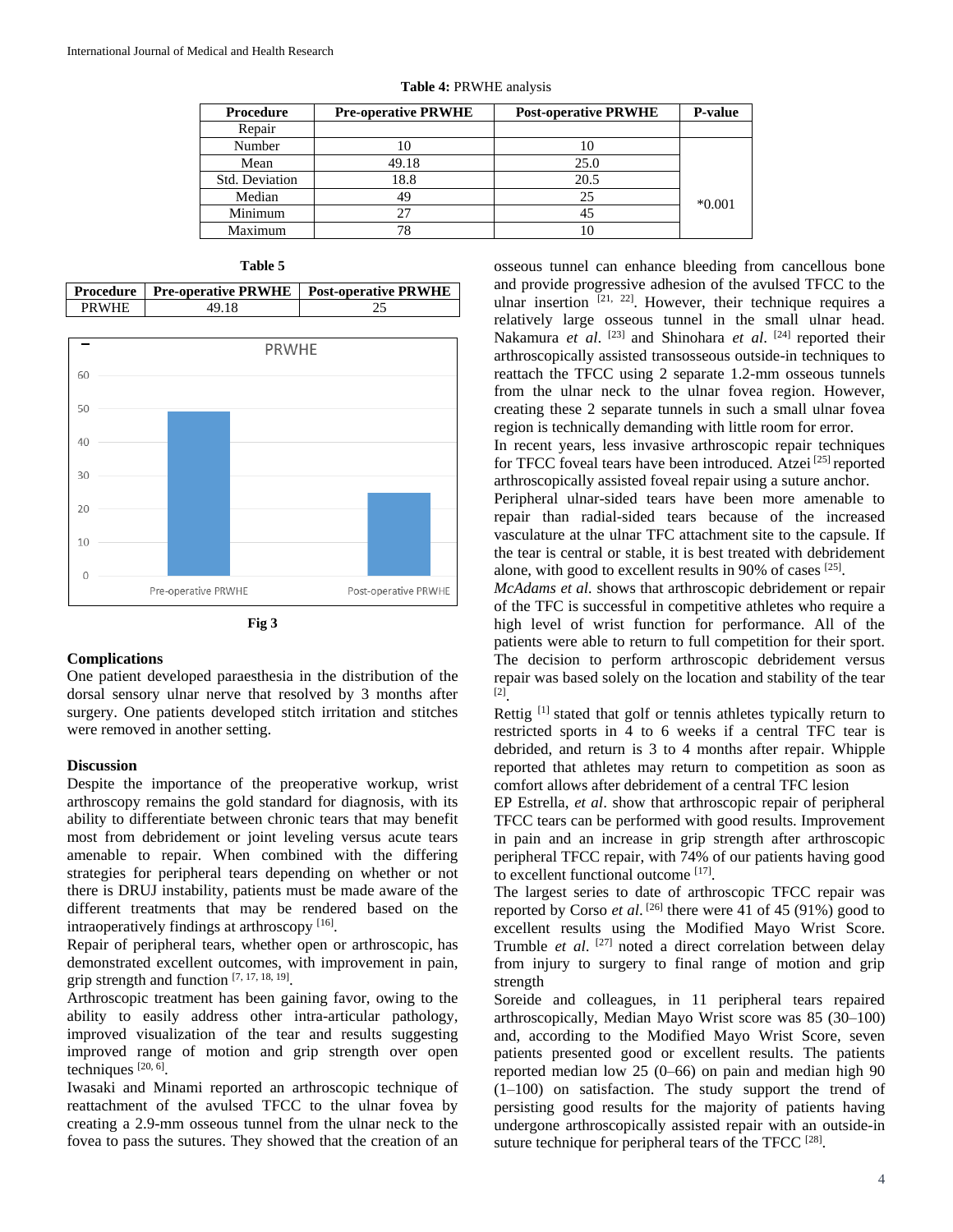Tunnerhoff and Haussmann reported on 23 arthroscopic repairs of type IB tears, with improvement in Mayo wrist score noted. However, 38% of their cohort had preoperative DRUJ instability, and instability was a predictor of poorer outcome<sup>[29]</sup>.

In a study by Wysocki and colleagues, twenty-nine wrists were treated arthroscopically for peripheral TFCC tears with outside-in suture repair of the TFCC to the ulnar capsule. Twenty-five patients (90%) were available for follow-up at a mean of 31 months. The mean VAS score improved from a pre-operative score of 5.4 to a score of 0.9 at the final followup. Of 11 high-level athletes in the total cohort, 7 patients (64%) were able to return to sports, however, athletes who bore weight through their hands were unable to return to their sporting activity [30].

### **Conclusion**

The general populations, especially athletes, are subject to ulnar-sided wrist injuries given the increasing demands placed on the wrist and hand. Evaluation of such problems begins with a thorough history and physical to localize the symptoms and assess the mechanism of injury.

Imaging studies begin with plain radiographs, which are paramount to determining ulnar variance and elucidating any osseous injuries. MRI is gaining in popularity in the imaging of the athlete's wrist. Arthroscopy remains the gold standard for diagnosis and allows for proper and effective treatment of both TFCC injuries and associated intra-articular pathology, with return to sport in greater than 85% of effected athletes.

Arthroscopic management of TFCC tears has shown good results with improvement in pain and function. However, our study is limited by the relatively short follow-up period and a longer follow-up period is necessary for better evaluation of the functional outcome.

# **References**

- 1. Rettig AC. Athletic injuries of the wrist and hand. Part I: traumatic injuries of the wrist. Am J Sports Med. 2003; 31:1038-1048.
- 2. McAdams TR, Swan J, Yao J. Arthroscopic treatment of triangular fibrocartilage wrist injuries in the athlete. The American journal of sports medicine. 2009; 37(2):291-7.
- 3. Hagert E, Hagert CG. Understanding stability of the distal radioulnar joint through an understanding of its anatomy. Hand Clin. 2010; 26(4):459-66.
- 4. Haugstvedt JR, Langer M, Berger RA. Distal radioulnar joint: functional anatomy, including pathomechanics. J Hand Surg Eur. 2017; 42(4):338-45.
- 5. Thiru RG, Ferlic DC, Clayton ML, *et al*. Arterial anatomy of the triangular fibrocartilage of the wrist and its surgical significance. J Hand Surg. 1986; 11(2):258-63.
- 6. Shin AY, Deitch MA, Sachar K, *et al*. Ulnar-sided wrist pain. Diagnosis and treatment. J Bone Joint Surg Am. 2004; 86:1560-1574.
- 7. Shih JT, Lee HM, Tan CM. Early isolated triangular fibrocartilage complex tears: management by arthroscopic repair. J Trauma. 2002; 53:922-927.
- 8. Pidgeon TS, Waryasz G, Carnevale J, *et al*. Triangular fibrocartilage complex. JBJS Rev. 2015; 3(1):e1.
- 9. Sachar K. Ulnar-sided wrist pain: evaluation and

treatment of triangular fibrocartilage complex tears, ulnocarpal impaction syndrome, and lunotriquetral ligament tears. J Hand Surg. 2008; 33(9):1669-79.

- 10. Chan JJ, Teunis T, Ring D. Prevalence of triangular fibrocartilage complex abnormalities regardless of symptoms rise with age: systematic review and pooled analysis. Clin Orthop Relat Res. 2014; 472(12):3987-94.
- 11. Lindau T, Arner M, Hagberg L. Intraarticular lesions in distal fractures of the radius in young adults. A descriptive arthroscopic study in 50 patients. J Hand Surg Br. 1997; 22(5):638-43.
- 12. Palmer AK. Triangular fibrocartilage complex lesions: a classification. J Hand Surg Am. 1989; 14:594-606.
- 13. Moritomo H, Masatomi T, Murase T, *et al*. Open repair of foveal avulsion of the triangular fibrocartilage complex and comparison by types of injury mechanism. J Hand Surg. 2010; 35A:1955-63.
- 14. Chen WJ. Arthroscopically Assisted Transosseous Foveal Repair of Triangular Fibrocartilage Complex. Arthroscopy techniques. 2017; 6(1):e57-64.
- 15. Bain GI, Munt J, Turner PC. New advances in wrist arthroscopy. Arthroscopy. 2008; 24:355-367.
- 16. Wysocki RW, Rush DS. Outside-in Repair of Peripheral Triangular Fibrocartilage Complex Tears. Oper Tech Sports Med. 2010; 18:163-167.
- 17. Estrella, Emmanuel P, Leung-Kim Hung, Pak-Cheong Ho, Wing Lam Tse. Arthroscopic repair of triangular fibrocartilage complex tears. Arthroscopy: The Journal of Arthroscopic & Related Surgery. 23(7):729-737.
- 18. Anderson ML, Larson AN, Moran SL, Cooney WP, Amrami KK, Berger RA. Clinical comparison of arthroscopic versus open repair of triangular fibrocartilage complex tears. J Hand Surg Am. 2008; 33:675-82.
- 19. Millants P, Luc De Smet, Van Ransbeeck H. Outcome study of arthroscopic suturing of ulnar avulsions of the triangular fibrocartilage complex of the wrist. Chirurgie de la main. 2002; 21(5):298-300.
- 20. Geissler, William B, Walter H. Short. Repair of peripheral radial TFCC tears. Wrist Arthroscopy, 2005, 42-49.
- 21. Iwasaki N, Minami A. Arthroscopically assisted reattachment of avulsed triangular fibrocartilage complex to the fovea of the ulnar head. J Hand Surg Am. 2009; 34:1323-1326.
- 22. Iwasaki N, Nishida K, Motomiya M, Funakoshi T, Minami A. Arthroscopic-assisted repair of avulsed triangular fibrocartilage complex to the fovea of the ulnar head: A 2- to 4-year follow-up study. Arthroscopy. 2011; 27:1371-1378.
- 23. Nakamura T, Sato K, Okazaki M, Toyama Y, Ikegami H. Repair of foveal detachment of the triangular fibrocartilage complex: Open and arthroscopic transosseous techniques. Hand Clin. 2011; 27:281-290.
- 24. Shinohara T, Tatebe M, Okui N, Yamamoto M, Kurimoto S, Hirata H. Arthroscopically assisted repair of triangular fibrocartilage complex foveal tears. J Hand Surg Am. 2013; 38:271-277.
- 25. Atzei A. New trends in arthroscopic management of type 1-B TFCC injuries with DRUJ instability. J Hand Surg